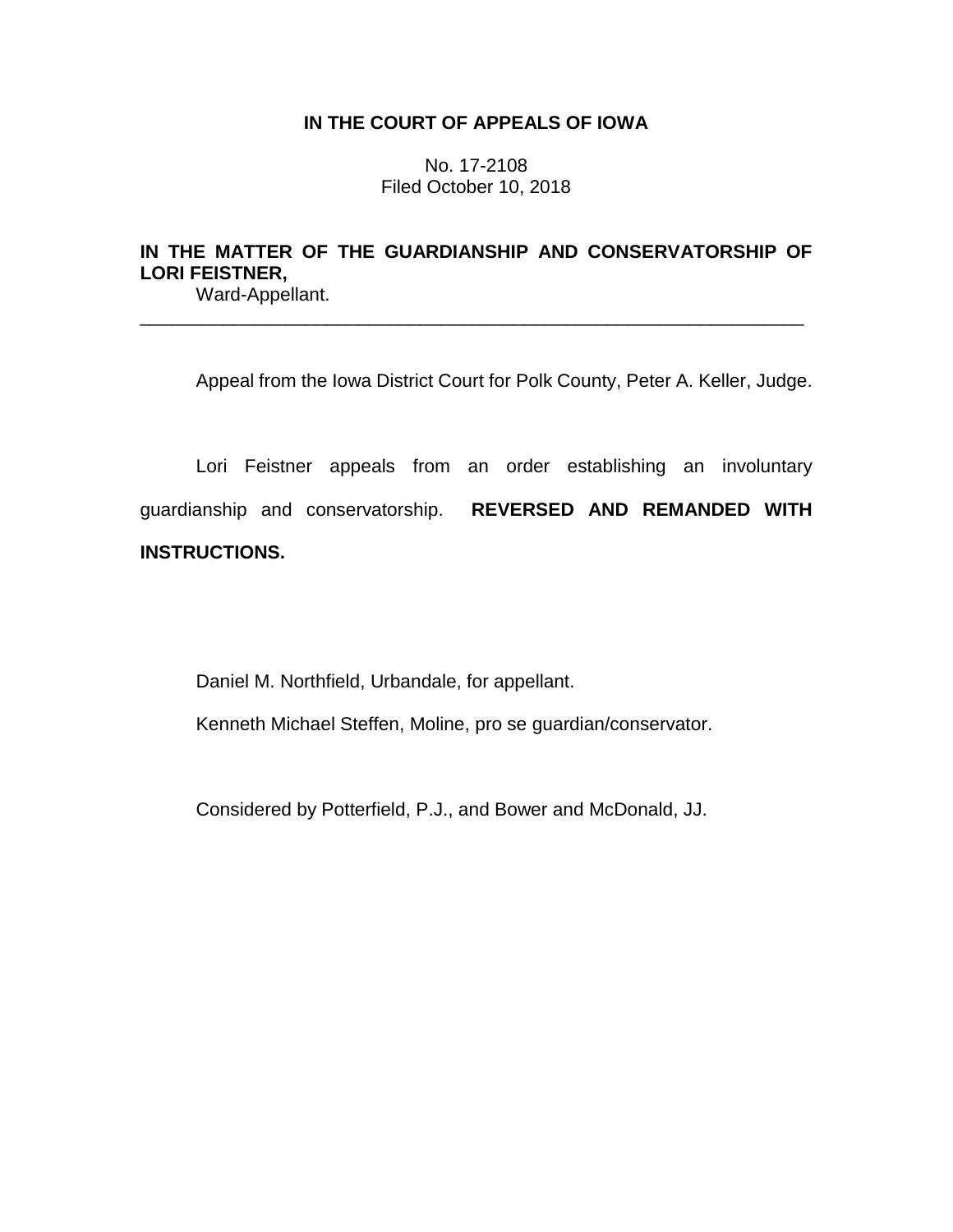## **MCDONALD, Judge.**

This case arises out of the appointment of a guardian and conservator for Lori Feistner. On appeal, Feistner contends the district court erred in appointing her a guardian and conservator.

The petitioner in this case is Lori's brother, Kenneth (Mike) Steffen. Steffen filed this petition for guardianship and conservatorship because of his concern for his sister's well-being. At the time of trial, Feistner was fifty-six years old. She was married to her husband of twenty-six years, Roger Feistner. However, Roger was in the process of seeking a divorce due to Feistner's erratic and aggressive behavior. Roger had communicated his intent to seek a divorce to Feistner and to Steffen. Steffen testified he sought the guardianship and conservatorship primarily to help Feistner transition during the period of divorce and help her with her financial situation.

Feistner's erratic and aggressive behavior is a symptom of her mentalhealth condition. Approximately fifteen years prior to trial, Feistner begin to display symptoms of mental illness. Her symptoms increased over time, including mania that would keep her up at nights and result in aggressive or confrontational behavior toward others. Eventually, Feistner was diagnosed with bipolar, type I, disorder. She was prescribed medication for her condition, but she frequently failed to take her prescribed medication because of the way it made her feel and its adverse side effects, including weight gain. In the decade prior to trial, Feistner had been civilly committed on six occasions. The duration of her commitments ranged from several days to several weeks.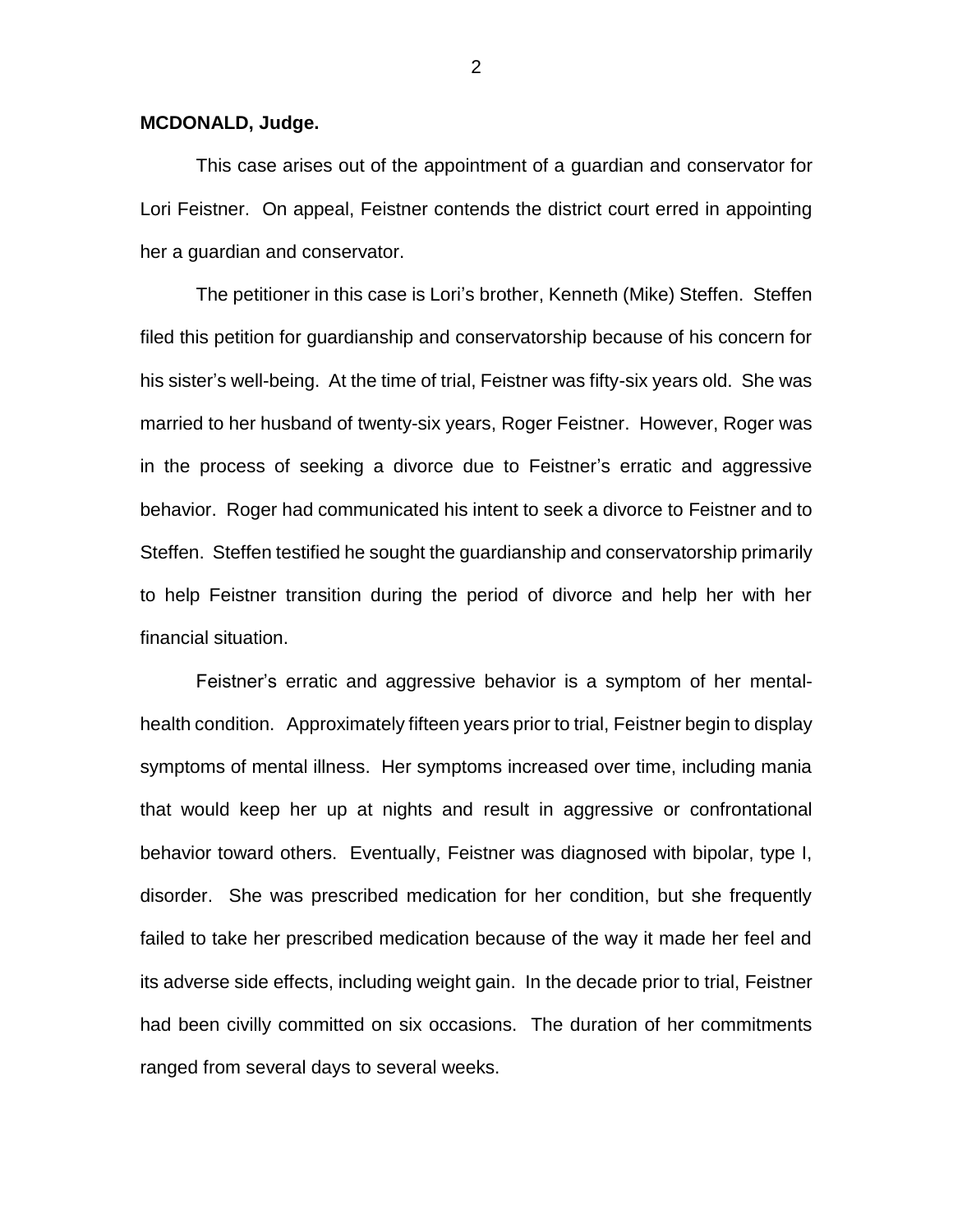Our review of this case is for the correction of legal error. *See* Iowa Code § 633.555 (2017) (providing actions shall be triable at law); *In re Conservatorship of Leonard*, 563 N.W.2d 193, 195 (Iowa 1997) (stating conservatorship actions are reviewed for errors at law); *In re Guardianship of S.K.M.*, No. 16-1537, 2017 WL 5185427, at \*3 (Iowa Ct. App. Nov. 8, 2017) (concluding guardianship proceedings are reviewed for errors at law). The district court's findings are binding on us if supported by substantial evidence. *See Leonard*, 563 N.W.2d at 195. Evidence is substantial if a reasonable person "would accept it as adequate to reach the same findings." *In re Conservatorship of Deremiah*, 477 N.W.2d 691, 693 (Iowa Ct. App. 1991). We note the district court in this case made no specific findings of fact on any of the issues. Instead, the district court stated it reviewed the evidence and found "by clear and convincing evidence that the allegations of the said Petition are true and material and have been fully sustained by the evidence offered."

The petitioner has the burden of proving the guardianship and/or conservatorship is necessary and must do so by clear and convincing evidence. *See* Iowa Code § 633.551(1), (2). "Clear and convincing evidence is more than a preponderance of the evidence and less than evidence beyond a reasonable doubt." *In re L.G.*, 532 N.W.2d 478, 481 (Iowa Ct. App. 1995). "It is the highest evidentiary burden in civil cases." *In re M.S.*, 889 N.W.2d 675, 679 (Iowa Ct. App. 2016). "It means there must be no serious or substantial doubt about the correctness of a particular conclusion drawn from the evidence." *Id.* Because of the ward's significant interest in managing her own affairs, we cannot merely rubber stamp what has come before; it is our task as a court of review to ensure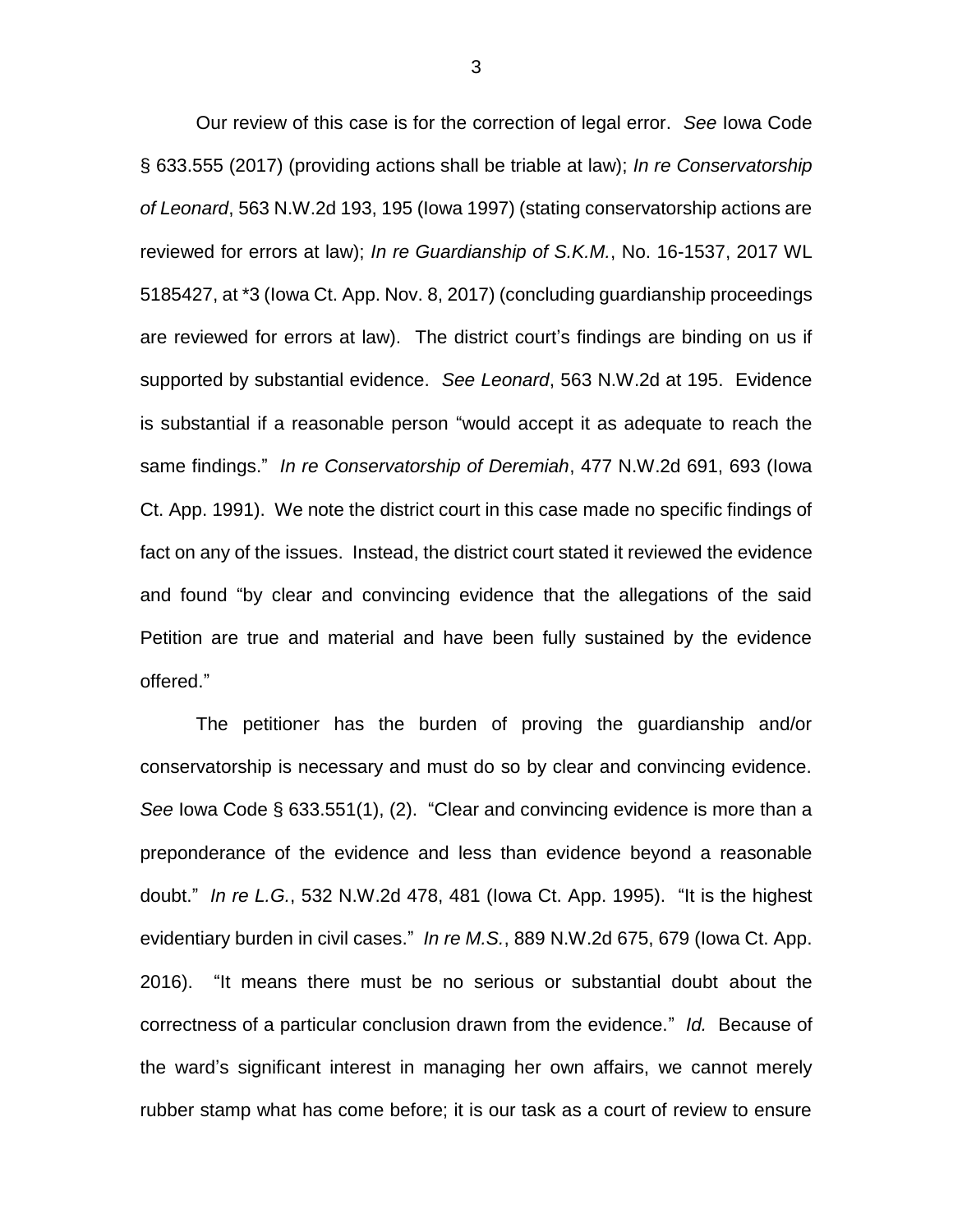the petitioner came forth with the quantum and quality of evidence necessary to prove his case. *Cf. In re Guardianship of Hedin*, 528 N.W.2d 567, 573 (Iowa 1995) ("Recently, several courts have agreed with commentators that a guardianship 'involves significant loss of liberty similar to that present in an involuntary civil commitment for treatment of mental illness.'" (quoting *In re Guardianship of Reyes*, 731 P.2d 130,131 (Ariz. Ct. App. 1986)).

We first address the question of whether the petitioner proved the grounds necessary to establish an involuntary guardianship. The district court may establish an involuntary guardianship for an adult "whose decision-making capacity is so impaired that the person is unable to care for the person's personal safety or to attend to or provide for necessities for the person such as food, shelter, clothing, or medical care, without which physical injury or illness might occur." Iowa Code § 633.552(2)(a); *accord Hedin*, 526 N.W.2d at 581. This requires evidence

showing that the ward or proposed ward is unable to think or act for himself or herself as to matters concerning the ward's personal health, safety, and general welfare. In addition, the district court's findings of fact based upon this evidence should support the powers conferred on the guardian. These powers should be articulated as clearly as each case permits.

*Id.* at 579 (altered for readability).

Steffen failed to prove by clear and convincing evidence a guardianship is necessary. Feistner suffers from bipolar disorder. Her disorder causes her to be manic and to be aggressive and confrontational with others. However, there is no evidence her capacity to make decisions is so impaired that she poses a risk of harm to herself. *See* Iowa Code § 633.552(2)(a); *Hedin*, 526 N.W.2d at 581.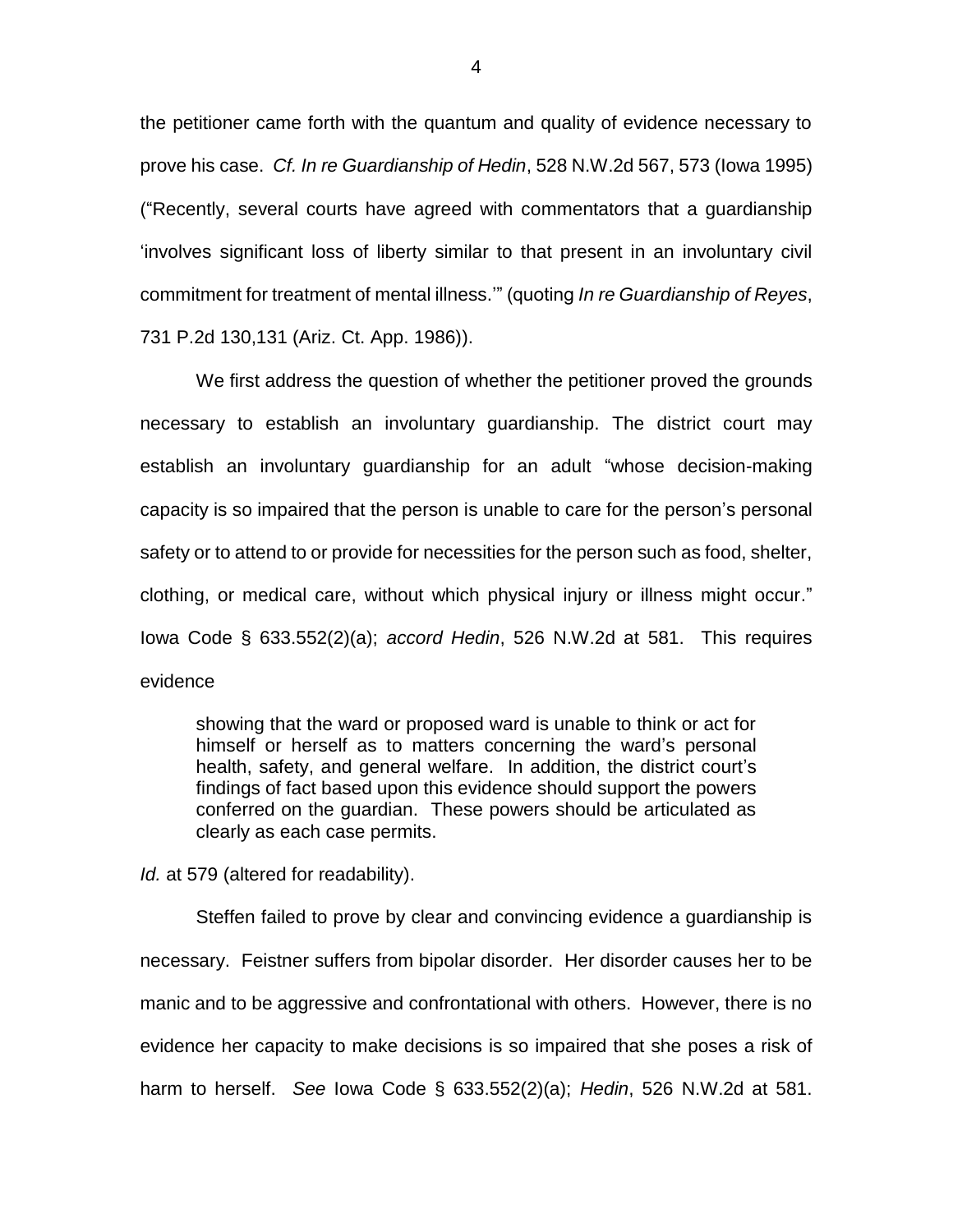Indeed, the record is to the contrary. Feistner testified she could provide for herself and live on her own. She has a full-time job in a call center assisting in-bound callers. She has a car and a driver's license. She does not have any thoughts of suicidal ideation or self-harm. Roger testified Feistner could live alone: "I think she could live alone. I think she could function on her own." Steffen testified Feistner can perform the five major activities of daily living—bathing, dressing, transferring (movement and mobility), toileting, and eating. He testified, "She could function on her own." He testified Feistner was smart, can and should be able to vote on her own, and can and should make a decision to remarry. In sum, there is no evidence establishing Feistner's decision-making capacity is so impaired that she presents a risk of physical harm to herself. The establishment of the guardianship was in error. *See In re Guardianship and Conservatorship of Teeter*, 537 N.W.2d 808, 810 (Iowa Ct. App. 1995) ("The liberty interests as well as the stigma in being defined as an incapacitated person require before there be a determination of whether an adult can make responsible decisions with regard to his or her safety or property, there must first be a finding his or her decision-making process is so impaired he or she is not able to care for his or her own personal safety and is not able to provide necessities of life.").

We next address the establishment of the involuntary conservatorship. The district court may establish an involuntary conservatorship only upon clear and convincing evidence that the proposed ward's "decision-making capacity is so impaired that the person is unable to make, communicate, or carry out important decisions concerning the person's financial affairs." *See* Iowa Code  $§$  633.566(2)(a).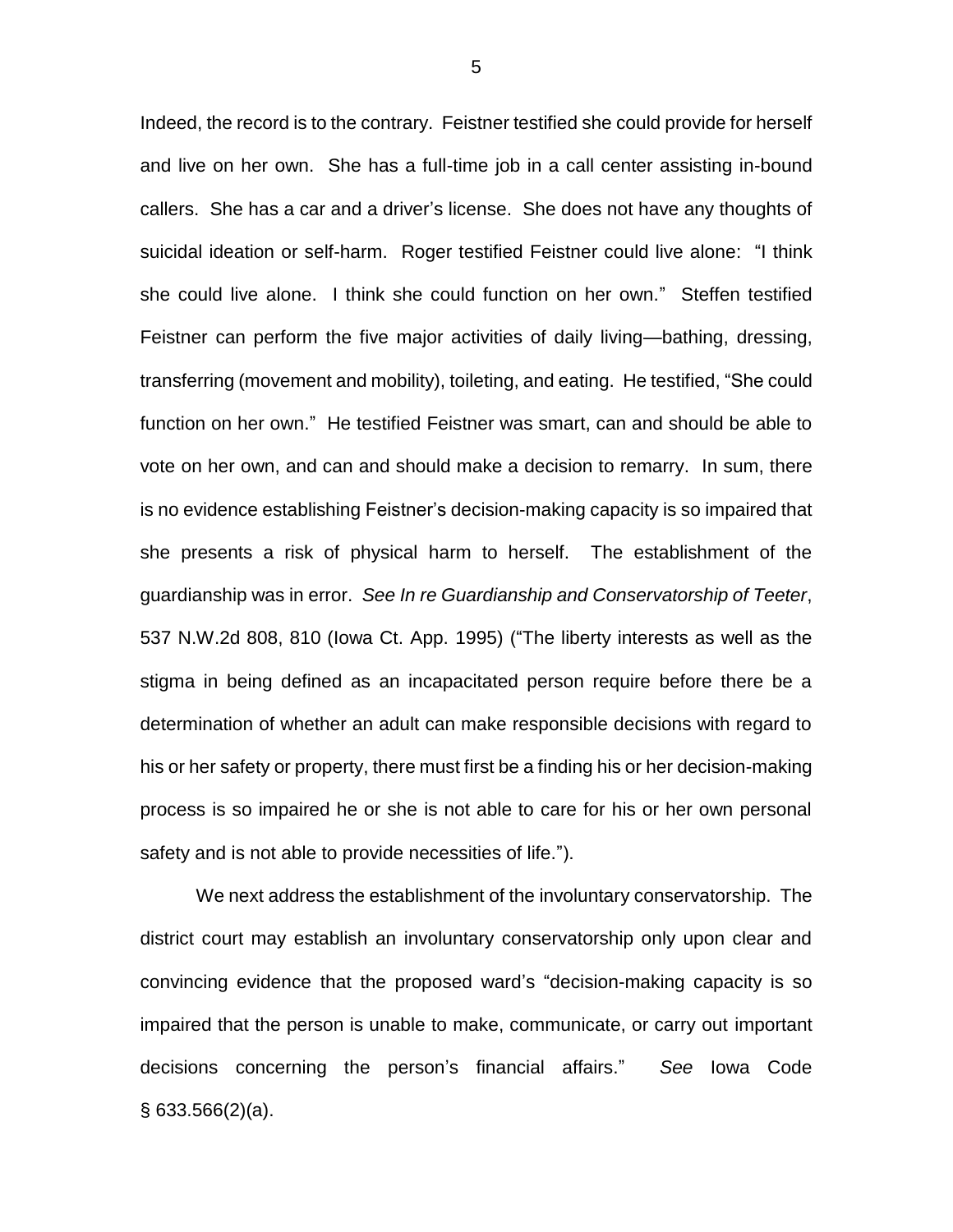As with the guardianship, Steffen failed to prove by clear and convincing evidence the need for a conservatorship. Steffen testified his primary motivation for establishing a guardianship or conservatorship was his concern for Feistner's ability to manage her finances after the divorce. He noted Roger managed the couple's finances during the marriage so Feistner had little experience. Steffen's concern is insufficient evidence to establish a guardianship. *See In re Guardianship of F.W. Jr.*, No. 11-1574, 2012 WL 5355801, at \*7 (Iowa Ct. App. Oct. 31, 2012) (noting people may handle their finances in different ways without justifying a conservatorship); *Teeter*, 537 N.W.2d at 810 (concluding foolish spending alone is not sufficient to demonstrate incompetency). There is no evidence Feistner's decision-making capacity is so impaired that she cannot manage her financial affairs. The evidence is actually to the contrary. There is no evidence of any past financial mismanagement. *Cf. In re Guardianship of Evans*, No. 16-2192, 2017 WL 4570438, at \*3 (Iowa Ct. App. Oct. 11, 2017) (finding ward's inability "to make and carry out important financial decisions regarding her financial affairs," as demonstrated by her history of sharing her debit card; ignorance of her bills and payment procedures; and inability to consistently pay her rent, supported the establishment of a conservatorship).

There is no evidence from which one could infer a future inability to manage her affairs. As noted above, Feistner has a full-time position in a call center assisting in-bound callers. She has managed her own checking account for four decades. Her trial testimony made clear she understood her finances. She explained how she intended to use her property settlement in the impending divorce to purchase a condominium for herself because she did not want to pay